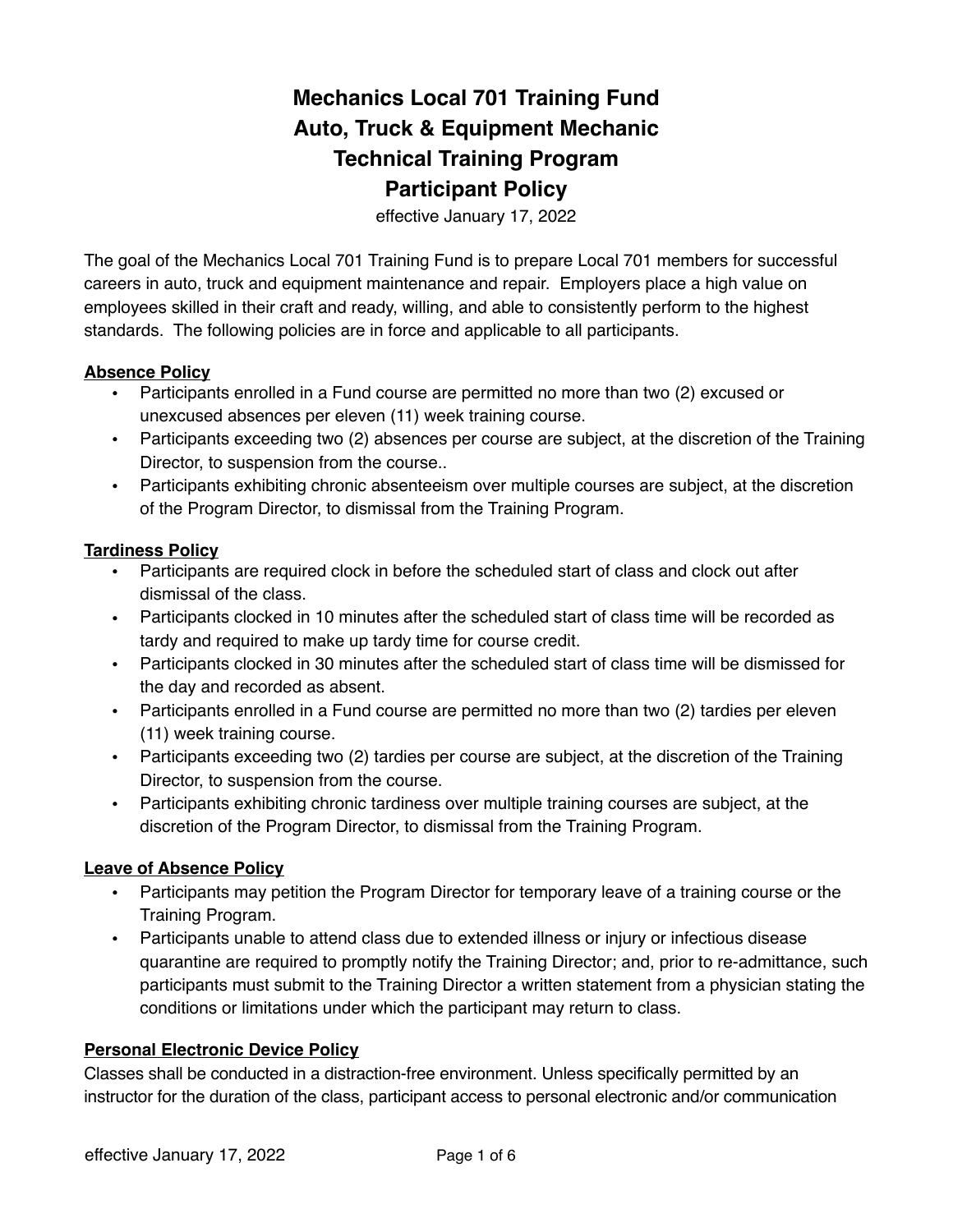devices shall be limited to lunch or class breaks. Participants are required to store their personal electronic devices in their vehicles or available personal item storage lockers.

• Participants in violation of the personal electronic device policy are subject, at the discretion of the Training Director, to suspension from the class or course.

# **Participant Dress Code**

A mechanic's appearance is representative of their union, employer, and industry. In order to promote a professional atmosphere and provide a distraction-free learning environment, participants of Fund programs are required to comply with participant dress code standards while attending classes.

- Hair shall be kept clean, neat, unadorned, restrained if long, and of a distraction-free style.
- Groomed facial hair is permitted.
- Dirty, stained, torn, or excessively worn clothing items are prohibited.
- Program shirts or work uniforms are required apparel
- Full length trousers appropriate for mechanical tasks are required.
- Shoes or boots must be laced, in good condition, and appropriate for an automotive repair environment.
- Jewelry, clothing, or adornments which, in the opinion of the instructor, are unsafe or inappropriate for an automotive repair environment are prohibited and shall be removed.
- Head covering, sun glasses, hooded and outer garments are permitted with permission of the instructor.

Interpretations of the participant dress code are within the sole discretion of the Training Director.

# **Class Conduct Code**

In order to provide a distraction-free learning environment, participants of Fund programs are required to comply with the following rules while attending classes.

- During instruction time, participants are prohibited from leaving the classroom or Training Facility without permission of the instructor.
- Participants must clock in at the beginning and end of the class day.
- Food and drink is allowed in the classroom with the permission of the instructor.
- Participants are expected to keep work areas clean and tools and equipment in proper storage.
- Participants are expected to report broken, damaged or missing tools and equipment to their instructor.
- Accidents, injuries, and unsafe conditions must be reported to the instructor immediately.
- Possession or use of firearms, alcoholic beverages, and non-prescription drugs or controlled substances on training facility grounds (including the parking lot) is strictly prohibited. Violators of the policy are subject to immediate dismissal from the Training Program.
- Theft, gambling, cheating, fighting, sleeping, and vandalism are prohibited.
- Respectful interaction is expected at all times. Physical and verbal abuse will not be tolerated. Instructors are authorized to remove disruptive and/or disrespectful participants from the Training Facility. Participants removed from class by an instructor are subject, at the discretion of the Training Director, to suspension from the Training Program.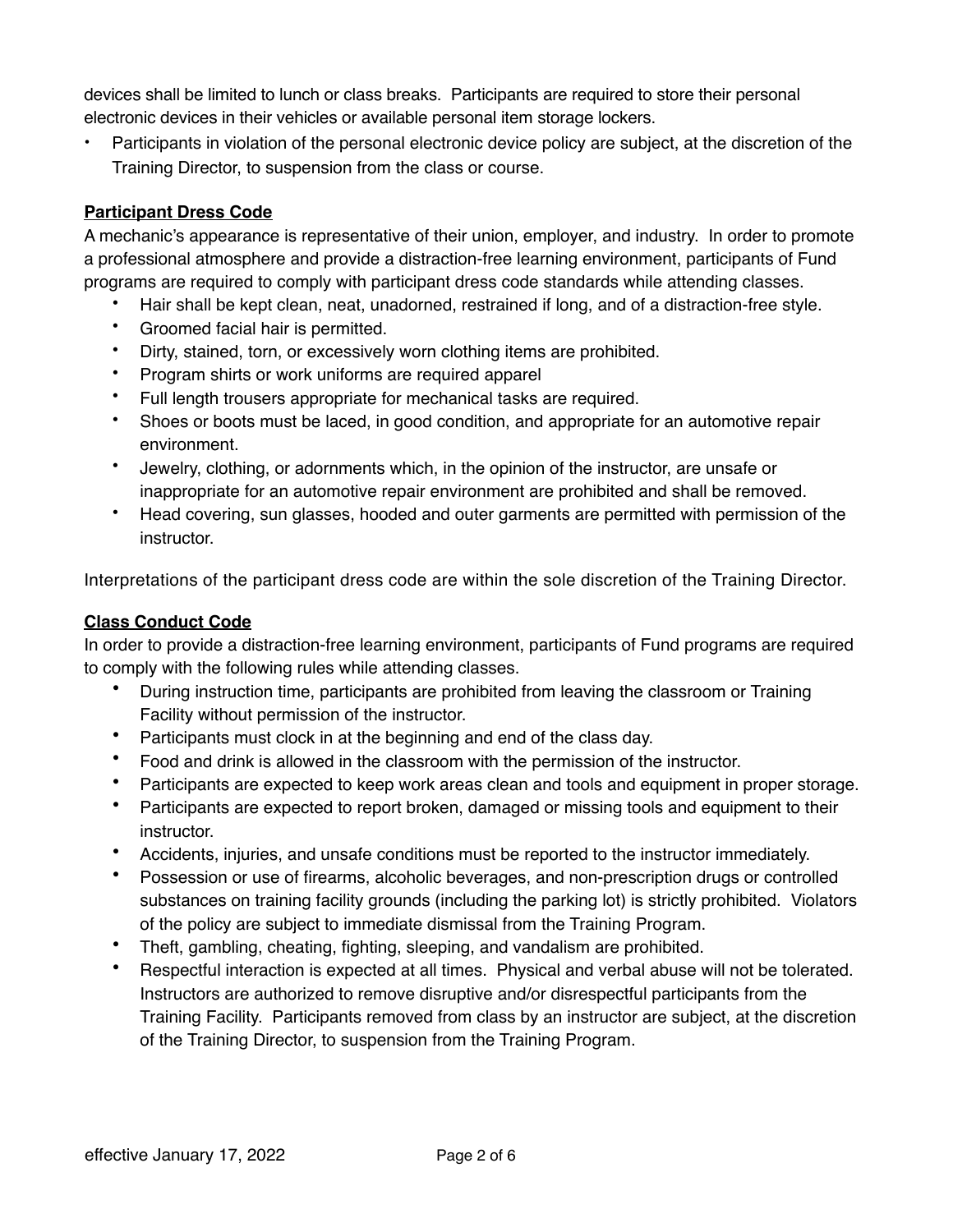# **Homework Policy**

The Fund has developed a comprehensive technical training curriculum which includes classroom, shop, and on-the-job instruction. The foundation of instruction is preparation and the foundation of preparation is homework. A participant's approach to homework is the Fund's measure of a participant's interest, sincerity and investment in their education. Additionally, assigned home work hours are required for the Program to maintain ASEEF accreditation standards.

Training Program course completion requires participants to attend 77 hours of class and shop instruction. Course classes are scheduled for 7 hours per day, 1 day per week for 11 weeks. Classes are in session from 7:30am to 3:30pm with 15 minute morning and afternoon breaks and a 30 minute lunch period.

A participant's class to class advancement is evaluated on a weekly basis. Participants with unexcused missing, incorrect, or incomplete coursework and/or homework assignments are unprepared for further instruction, ineligible to advance week to week, and subject to suspension from the course or dismissal from the Program at the Training Director's discretion.

Participants requiring additional instruction time or resources of the use of Program facilities to qualify for weekly advancement are strongly encouraged to discuss their additional requirements with the Training Director.

Homework is defined as: an instructor's designated independent study task(s) assigned to prepare the participant for future classroom instruction.

# **Progress and Performance Policy**

Participants consistently unable to demonstrate a level of comprehension, performance, or progress consistent with the academic standards of the Fund, technical standards of the industry, or productivity expectations of the employer are subject to dismissal from the Program.

# **Social Media Policy**

Participants are prohibited from accessing personal social media sites through Fund IT hardware, software, and network. The Fund recognizes participants' freedom but cautions against social media activities which: creates a substantial disruption to the training environment or personnel; creates or maintains fake or false profiles or pages; or impersonates, cyber bullies, or threatens harm to participants, instructors, administrative staff, or training facilities. Violators of the policy are subject to dismissal from the Program.

#### **Records Policy**

Participants have the right to inspect and challenge the accuracy of the participant's Fund records. Participants should direct requests for inspection of records to the Training Director.

#### **Accident and Injury Policy**

Participants shall submit an Emergency Contact Information Form to the Training Director annually; and, promptly inform the Training Director of any change of home address, email address, or telephone contact information of the Emergency Contact. Participants are required to immediately report training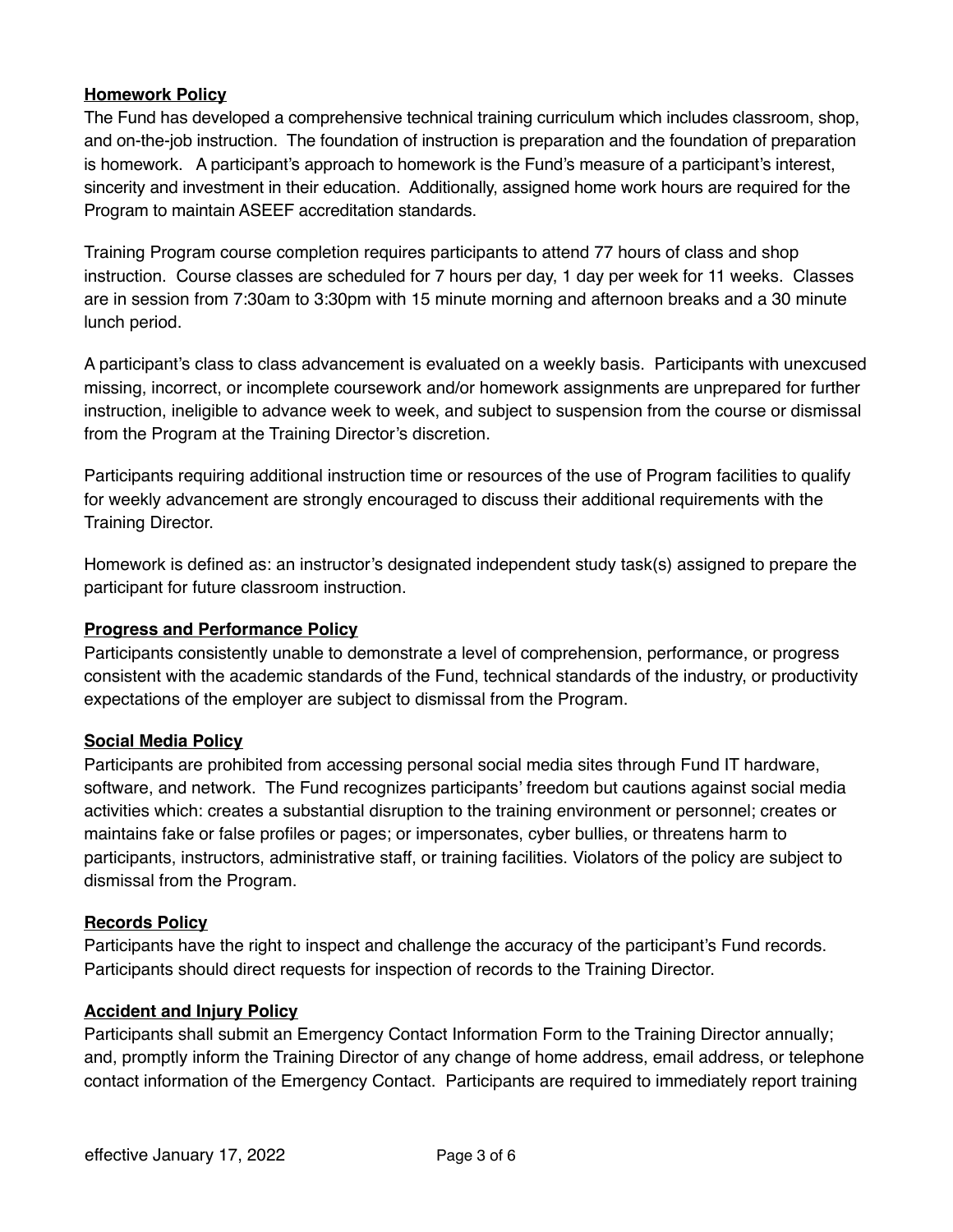injuries, accidents or "near miss" events (which could have caused an injury or illness) – no matter how minor - to their instructor.

# **Non-Discrimination & Non-Harassment Policy**

The 701 Training Fund believes in a strong policy of equal opportunity, and strives to ensure equal opportunity for all participants. The Fund accepts and trains participants in accordance with the standards set forth in Title IX of the Education Amendments of 1972, 20 U.S.C. §§1681 et seq., and without regard to race, national origin, religion, sexual identity, physical condition, gender, or age. The Fund's equal opportunity philosophy applies to all aspects of Fund training and apprenticeship.

# **Non-Harassment**

The Fund is committed to maintaining a safe, productive environment free from all forms of discrimination and conduct that can be considered harassing, coercive or disruptive. Harassment is defined as verbal or physical conduct that denigrates or shows hostility or aversion toward an individual because of the person's sex, race, skin color, religion, gender, national origin, age, disability, sexual orientation, marital status, parental status, military discharge status, source of income, or any other characteristic of that person. The conduct can be carried out by an instructor or Fund employee, other participants, a Trustee, and non-employee third parties, such as a visiting speaker or a person with whom the Fund engages in business, such as an outside vendor. Actions, words, jokes or comments based on any one of the above factors or characteristics will not be tolerated and is subject to disciplinary action, up to and including dismissal from the Training Program.

# **Sexual Harassment**

Sexual harassment is conduct that is sexual in nature, is unwelcome, and denies or limits a participant's ability to participate in or benefit from the Training Fund's education program. Sexual harassment can take different forms depending on the harasser and the nature of the harassment. The conduct can be carried out by an instructor or Fund employee, other participants, Trustee, and non-employee third parties, such as a visiting speaker or a person with whom the Fund engages in business, such as an outside vendor. Both male and female participants can be victims of sexual harassment, and the harasser and the victim can be of the same sex.

Examples of sexual conduct include:

- making sexual propositions or pressuring participants for sexual favors;
- touching of a sexual nature;
- writing graffiti of a sexual nature;
- displaying or distributing sexually explicit drawings, pictures, or written materials;
- performing sexual gestures or touching oneself sexually in front of others;
- telling sexual or dirty jokes;
- spreading sexual rumors or rating other participants as to sexual activity or performance; or
- circulating or showing e-mails or Web sites of a sexual nature.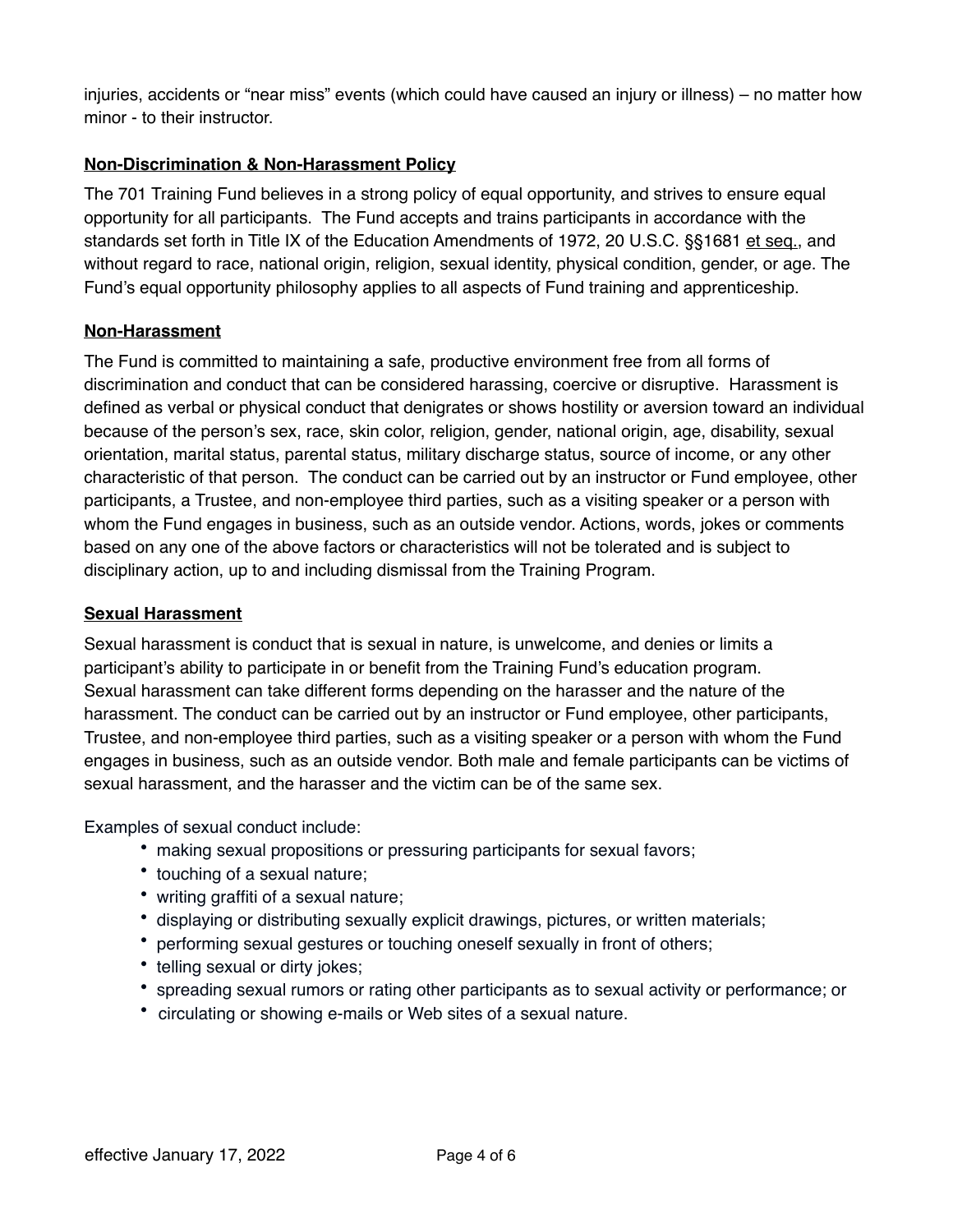# **Scope Of The Training Fund's Anti-Harassment Policy**

Harassment can occur when the participant is in the classroom, shop, or receiving on-the-job instruction, as well as outside the classroom or shop, such as in a training program event or Fund related social event. The conduct can be verbal, nonverbal or physical. Anti-discrimination laws also prohibit harassment or retaliation against individuals for complaining about harassment, filing a complaint of discrimination, testifying or participating in any way in an investigation or lawsuit, or for opposing practices that a participant reasonably believes discriminate against individuals. If retaliation occurs, the Training Fund shall take strong responsive actions.

*Any employee, supervisor or manager engaging in unlawful harassment, including sexual harassment, or retaliation, will be subject to disciplinary action, up to and including immediate discharge. Any nonemployee of the Fund or Trustee engaging in unlawful harassment, including sexual harassment, or retaliation, will be subject to appropriate Board of Trustees' action. Any participant engaging in unlawful harassment, including sexual harassment, or retaliation, can be subject to discipline, up to and including expulsion from the Training Program.*

#### **Reporting and Procedure**

Anybody who sees unlawful harassment, including sexual harassment, occur must report it to the Fund's Program Director, or if the individual does not feel comfortable in reporting it to the Program Director, then to a Trustees of the Fund. The individual need not be the victim of the harassment. If a participant or a Fund employee reports the harassment, or a participant or Fund employee observes the harassment, the Fund shall inform the harassed participant of the options for formal and informal action and of the Fund's responsibilities, which are discussed below.

Regardless of whether the victim files a formal complaint or requests action, the Fund shall conduct a prompt, impartial, and thorough investigation to determine what happened and shall take appropriate steps to resolve the situation.

Any Fund employee, supervisor or member of the Board of Trustees who becomes aware of possible sexual or other unlawful harassment must immediately advise the Program Director, or if appropriate, a Trustee, so the harassment can be investigated in a timely and confidential manner and preventive action can be taken. Any manager who becomes aware of harassment, including sexual harassment, and fails to report such harassment to the appropriate persons will be subject to disciplinary action, up to and including discharge. Any member of the Board of Trustees who becomes aware of harassment, including sexual harassment, and fails to report such harassment to the appropriate persons will be subject to appropriate action by the Board of Trustees.

If other sources, such as a witness to the incident, an anonymous letter or phone call, or the media, report the harassment, the Fund shall respond in the same manner described above if it is reasonable for the Training Fund to conduct an investigation and the Fund can confirm the allegations. Considerations relevant to this determination may include, but are not limited to, the source and nature of the information, the seriousness of the alleged incident, the specificity of the information, the objectivity and credibility of the source that made the report, the ability to identify the alleged victims, and the cooperation from the alleged victims in pursuing the matter.